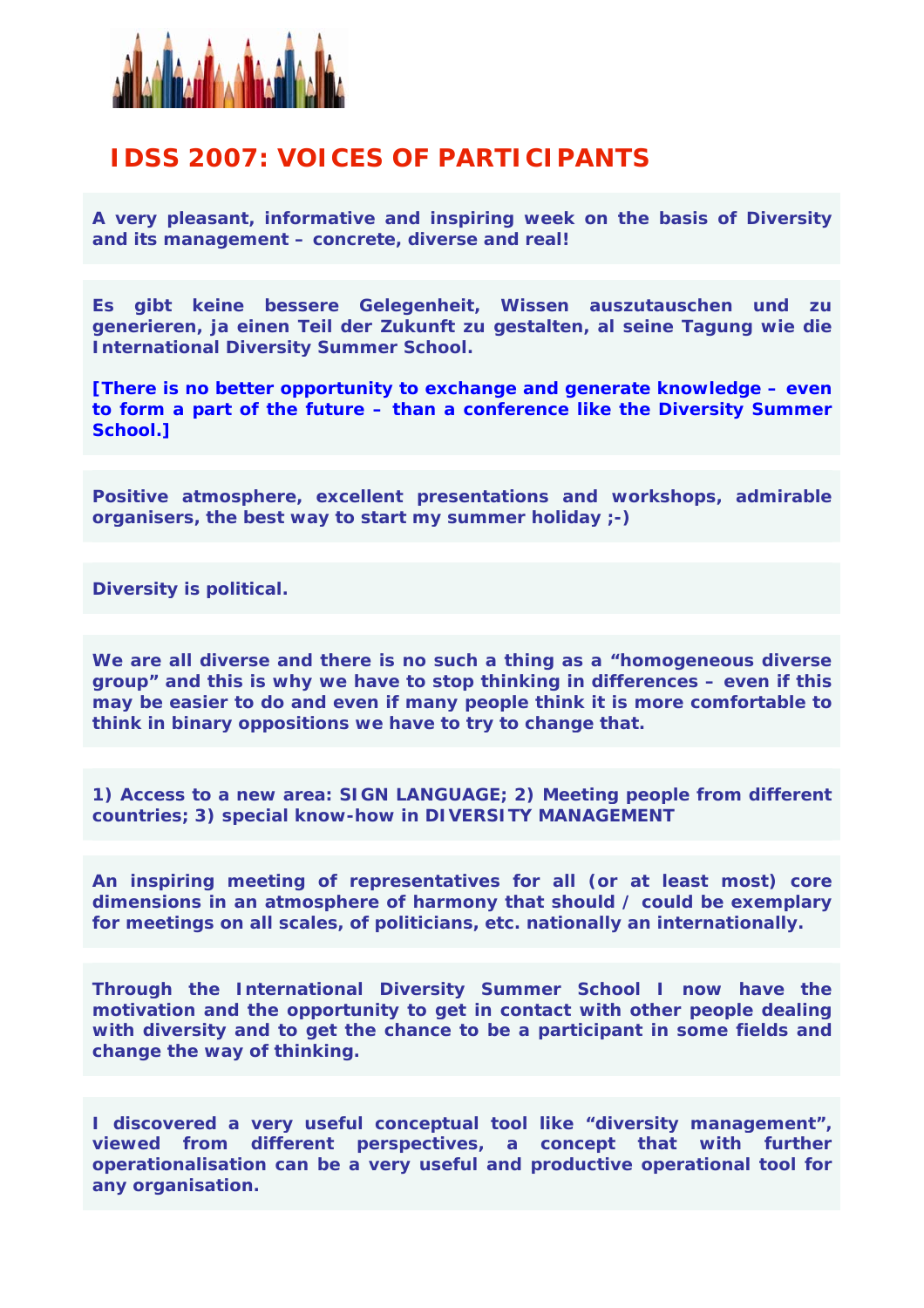**Diversity ist viel zu divers um es in einem Satz zusammenzufassen, aber dieses Zitat trifft es immer noch am besten: "Diversity is not about the others, diversity is about you."** 

**[Diversity is much too diverse to describe in one sentence. However, there is one quote that always seems to fit best: "Diversity is not about the others, diversity is about you."]** 

**Diversity does not mean blindness to differences, but treasures these differences and wants to ensure that no disadvantages are attached to them.** 

**Hard work – but success at last.** 

**My conclusion of the IDSS is the following: Learning about important "diversity" issues by not reading theories from a book – bur having discussions with experts and non-experts was a very important and useful experience to me! Thanks!** 

**Diversity and Diversity Management will become more and more important topics in work situation, daily life, administration and education. When we learn to become good diversity managers we will be able to live to our highest potential and help others to do so.** 

**Ich plädiere für das Thema "Ethical Aspect of Diversity Management". Die Veranstaltung nur 4 Tage, einen Thesenband vor der Veranstaltung, der zur besseren Orientierung und Auswahl dient.** 

[I plead/advocate for the subject "Ethical Aspect of Diversity Management". **I would appreciate having more information in advance to achieve better orientation and choice of workshops.]** 

**A drop in the ocean of European pressing needs.** 

**This Diversity Summer School was beyond all positive expectations in terms of the quality of contents and contributions of the audience, the speakers and the organisation team.** 

**More interaction between the representatives of the different dimensions of diversity is needed.** 

**It was extremely encouraging to see, to feel and to hear so many people coming together to learn about – and fight for – a common cause.**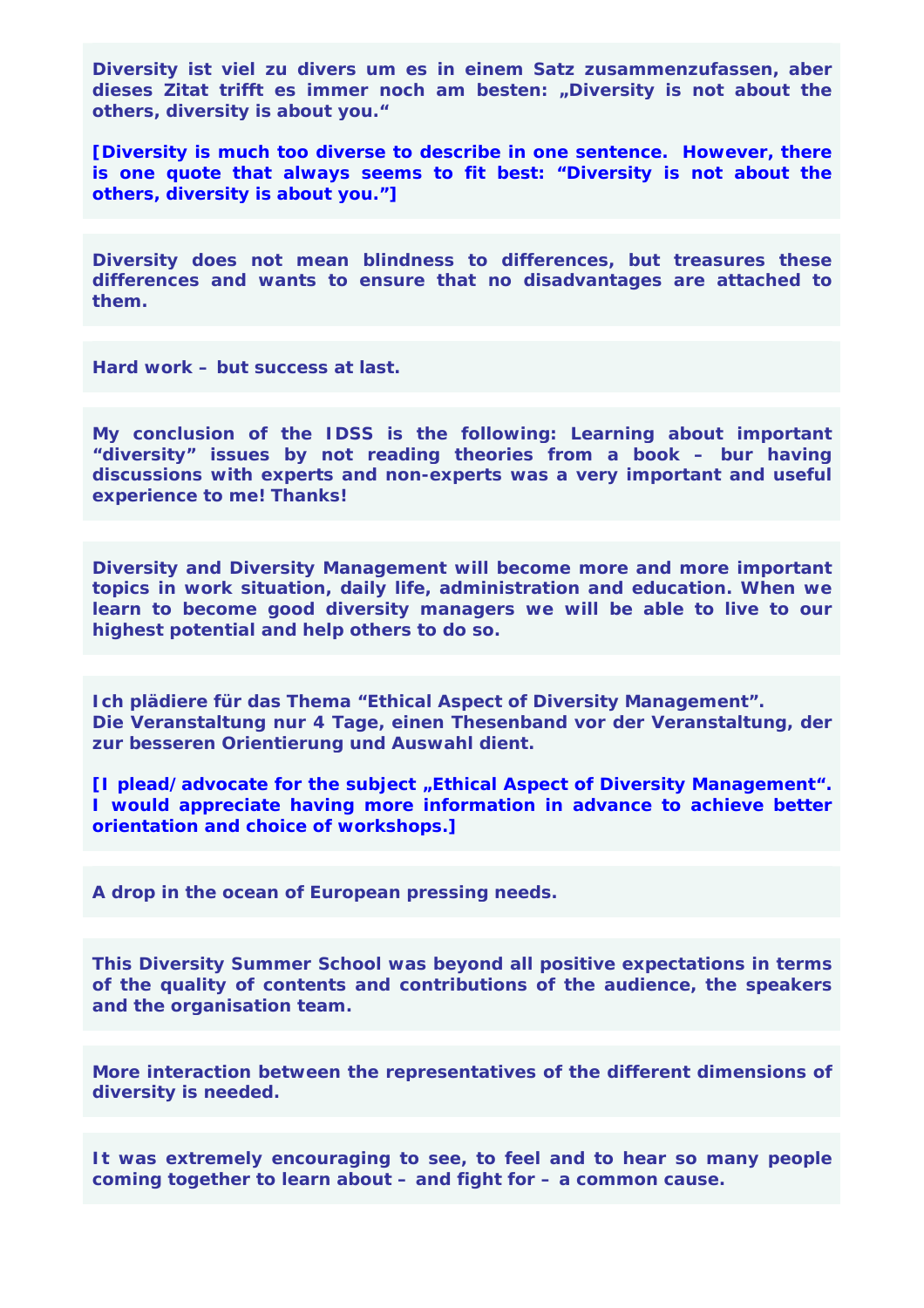**If you want the diversity concept to really work in the real life (not only in academic discussions), you have to start the education about that and the process of awareness raising already in the kindergarden.** 

**Diversity Management ist keine (weitere) Möglichkeit, sondern eine Notwendigkeit.** 

**[Diversity Management is not an (additional) opportunity, it is necessary.]** 

**This week I spent five very intensive days in the summer school and could not only gain important knowledge about the topic, but also enrich my personality so that from now on I will carry out all these positive experiences into professional as well as private life.** 

**There are such a lot of people that fight and have ideas to realize equal rights and chances for all, that I am really hopeful that there will change a lot in the future and that we already are on the right way.** 

**Meine Hauptbemerkung ist – um Vorträgen beiwohnen zu können – dass die Anwesenheit von Gebärdensprachdolmetschern hohe Wichtigkeit hat; weiters hat diese Summer School meinen Wissenshorizont erweitert und ich habe neue Erkenntnisse dazugewonnen.** 

**[My main comment is that in order to be present at lectures, sign language interpreters are very important. Further, the Summer School broadened my horizons and increased my knowledge]** 

**Diversity Management as a way to live better together and to understand better each other.** 

**The importance of continuing to interact with people from different populations to develop more understanding and solutions to creating a respectful environment for all individuals.** 

**The best part for me was networking with other people on an international level, the worst part for me were people who did not use gender-sensitive language or showed up for their key note speech 30 minutes late without a single word of apology for the 25 people waiting. All in all – try to bring up the level!**